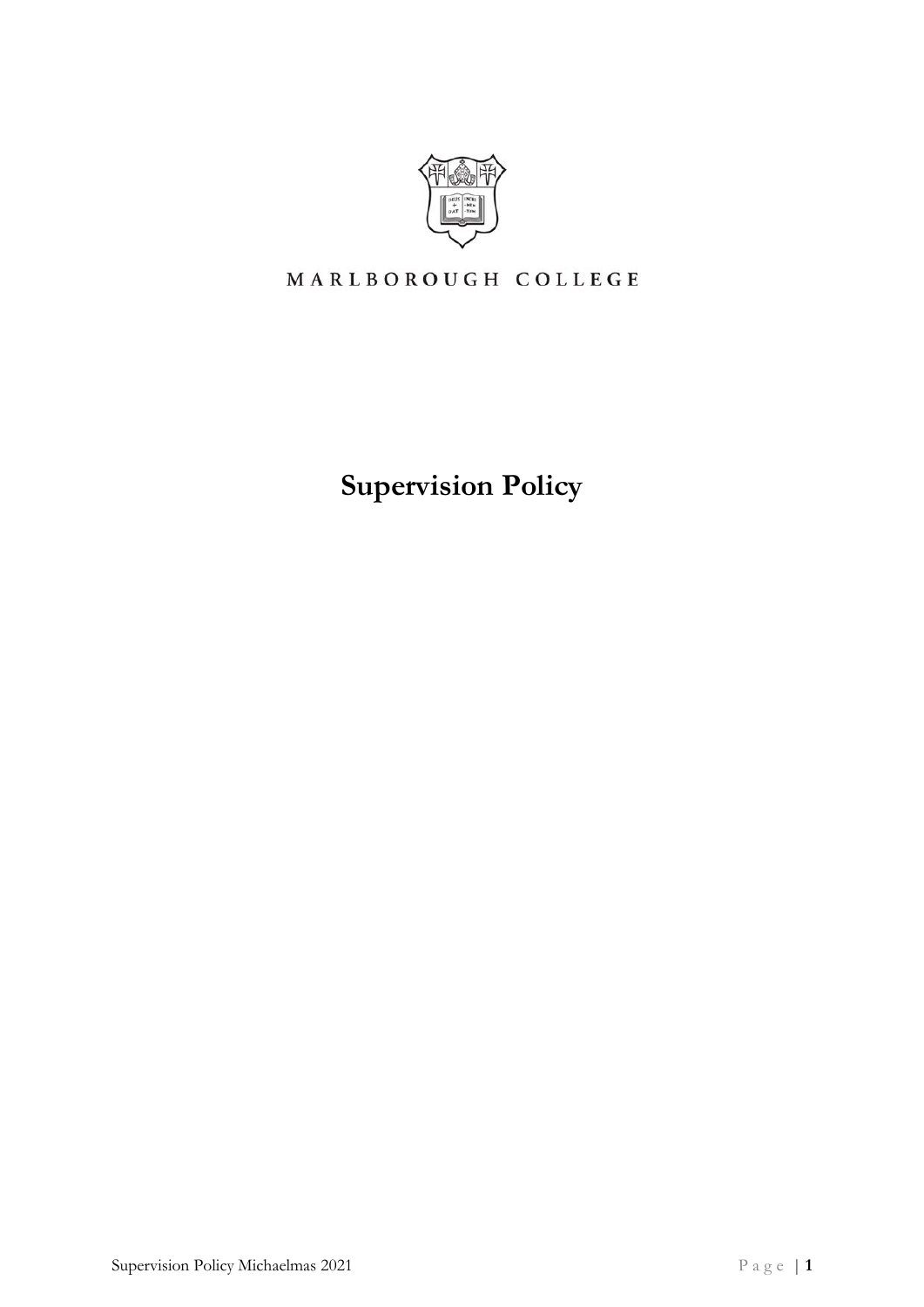# Contents

<span id="page-1-0"></span>

| 1  |                                                                  |  |
|----|------------------------------------------------------------------|--|
| 2  |                                                                  |  |
| 3  |                                                                  |  |
| 4  |                                                                  |  |
| 5  |                                                                  |  |
| 6  |                                                                  |  |
|    |                                                                  |  |
| 8  |                                                                  |  |
| 9  |                                                                  |  |
| 10 |                                                                  |  |
| 11 |                                                                  |  |
| 12 |                                                                  |  |
| 13 | Supervision arrangements for Boarders outside of teaching time11 |  |
| 14 |                                                                  |  |
| 15 | Absence from Academic Lessons and Afternoon Activities  14       |  |
| 16 |                                                                  |  |
| 17 |                                                                  |  |
| 18 |                                                                  |  |
| 19 | Immigration and pupils sponsored under Child Student Visa 16     |  |
| 20 |                                                                  |  |
| 21 |                                                                  |  |
| 22 |                                                                  |  |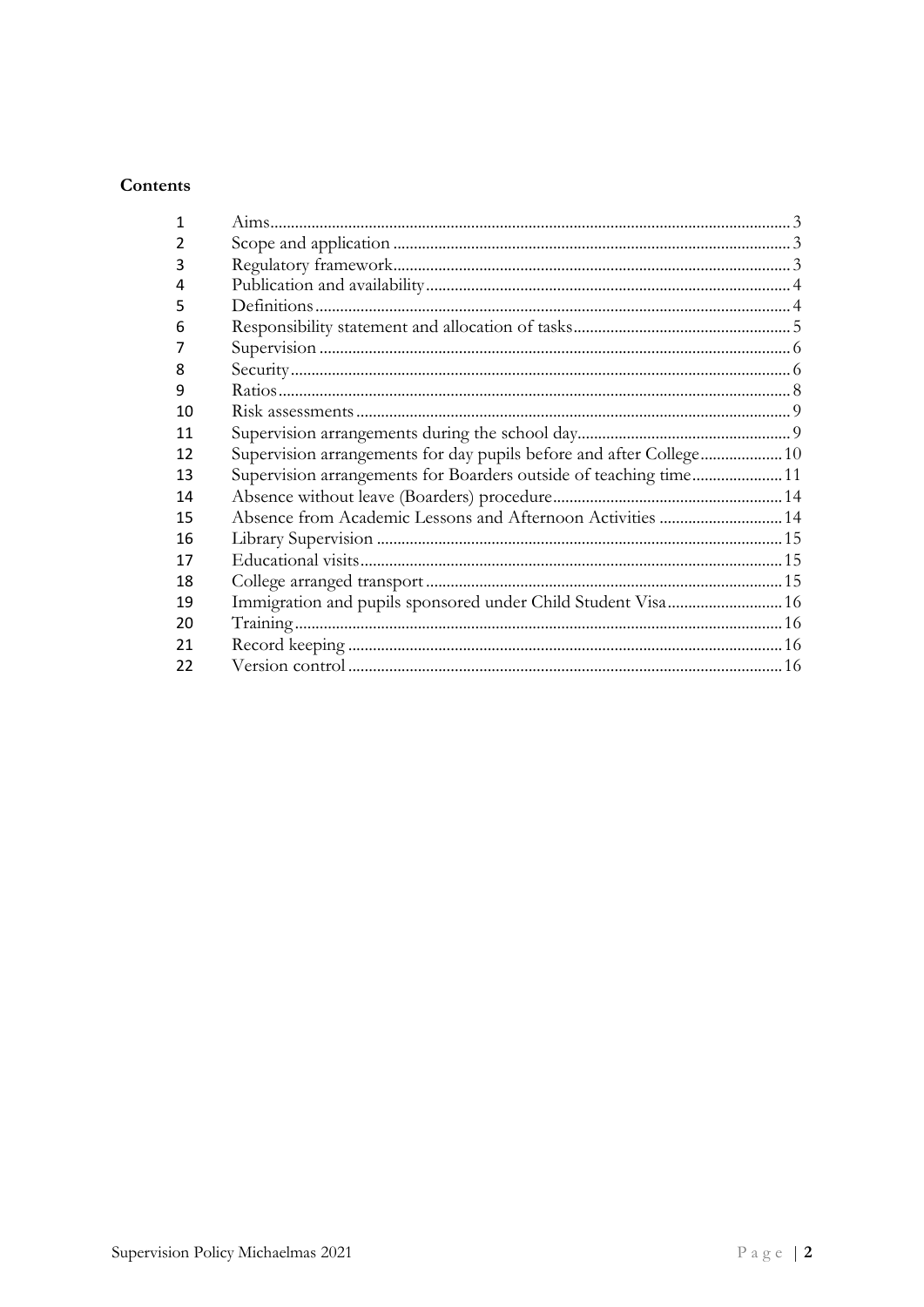# 1 **Aims**

- 1.1 This is the Supervision Policy for pupils of Marlborough College (the **College**).
- 1.2 The aims of this policy are as follows:
	- 1.2.1 to ensure the proper and effective supervision of pupils through appropriate deployment of College staff;
	- 1.2.2 to ensure that pupils are safe, that the College is orderly, and that emergencies can be dealt with promptly, while leaving adequate Supervisors to supervise other pupils;
	- 1.2.3 to ensure that the College meets its duty to supervise pupils to the required standard of a reasonably careful or prudent parent;
	- 1.2.4 to ensure that unsupervised access to pupils by non-authorised persons is avoided or restricted to the lowest practicable level;
	- 1.2.5 to promote a culture of safety, equality and protection;
	- 1.2.6 to actively promote the well-being of pupils and ensure their health, safety and welfare at all times.

# <span id="page-2-0"></span>2 **Scope and application**

- 2.1 This policy applies to the whole school.
- 2.2 This policy applies at all times when a pupil is:
	- 2.2.1 in or at school;
	- 2.2.2 travelling on authorised journeys;
	- 2.2.3 on College organised visits or trips.

# <span id="page-2-1"></span>3 **Regulatory framework**

- 3.1 This policy has been prepared to meet the College's responsibilities under:
	- 3.1.1 The Education (Independent School Standards) Regulations 2014;
	- 3.1.2 Boarding schools: National Minimum Standards (Department for Education (**DfE**), April 2015); *Note: this is due to be updated in early 2022*
	- 3.1.3 Keeping Children Safe in Education KCSIE (DfE, September 2021);
	- 3.1.4 Education and Skills Act 2008;
	- 3.1.5 Children Act 1989;
	- 3.1.6 Childcare Act 2006;
	- 3.1.7 Equality Act 2010; and
	- 3.1.8 Data Protection Act 2018 and General Data Protection Regulation (GDPR).
- 3.2 The following College policies, procedures and resource materials are relevant to this policy: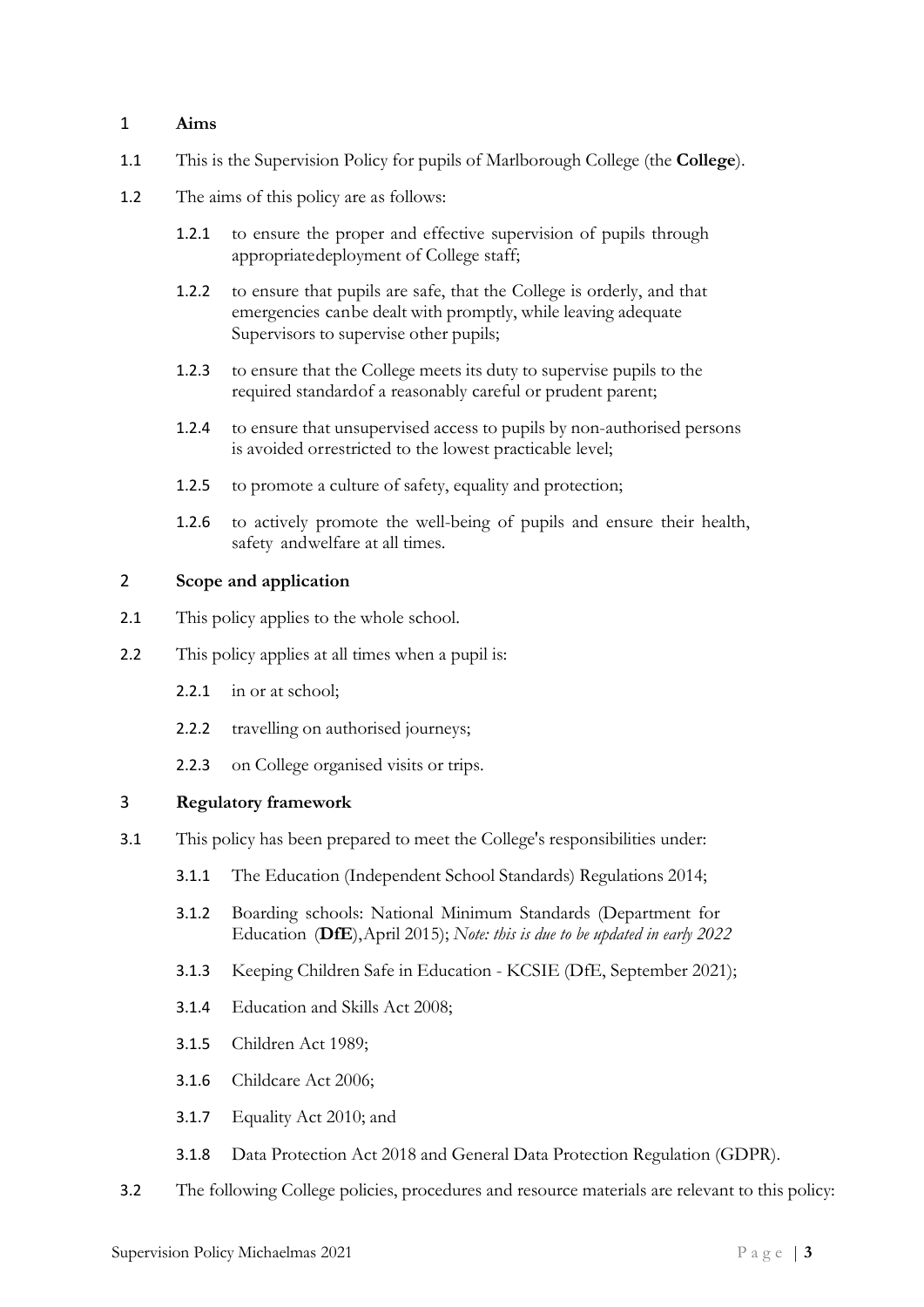- 3.2.1 First Aid Policy;
- 3.2.2 Educational Visits Policy*;*
- 3.2.3 Health and Safety Policy;
- 3.2.4 Safeguarding and Child Protection Policy;
- 3.2.5 Risk Assessment Policy;
- 3.2.6 Access, Security, Visitors and Contractors Policy;
- 3.2.7 Policy on Children Missing Education;
- 3.2.8 Transport Policy;

# <span id="page-3-0"></span>4 **Publication and availability**

- 4.1 This policy is published on the College website.
- 4.2 This policy is available in hard copy on request.
- 4.3 A copy of the policy is available for inspection on Firefly or on the College website during the school day.
- 4.4 This policy can be made available in large print or other accessible format if required.

# <span id="page-3-1"></span>5 **Definitions**

- 5.1 Where the following words or phrases are used in this policy:
	- 5.1.1 References to the **Proprietor** are references to the Marlborough College Council.
	- 5.1.2 References to **working days** mean when the College is open during term time. The dates of terms are published on the College's website.
	- 5.1.3 **Authorised Journey** means transport arrangements made by or on behalf of the College for the purpose of transporting pupils to and from school or on educational visits or trips. It does not include private arrangements between parents or pupils.
	- 5.1.4 **Boarder** means a pupil enrolled at the College, other than a day pupil, who is accommodated overnight at the school or elsewhere in accommodation arranged by the College.
	- 5.1.5 **Employee** means anyone who works under a contract of employment at the College.
	- 5.1.6 **External Provider** means any person or organisation, other than the College or an Employee, who provides a service and/or facilitates an activity under a contract with the College.
	- 5.1.7 **Ratio** means the number of Supervisors to pupils.
	- 5.1.8 **Supervisor** means any Employee or any other person who has been assigned a designated supervisory role by the College. It can include but is not restricted to: Teachers, graduate assistants, support staff, spouses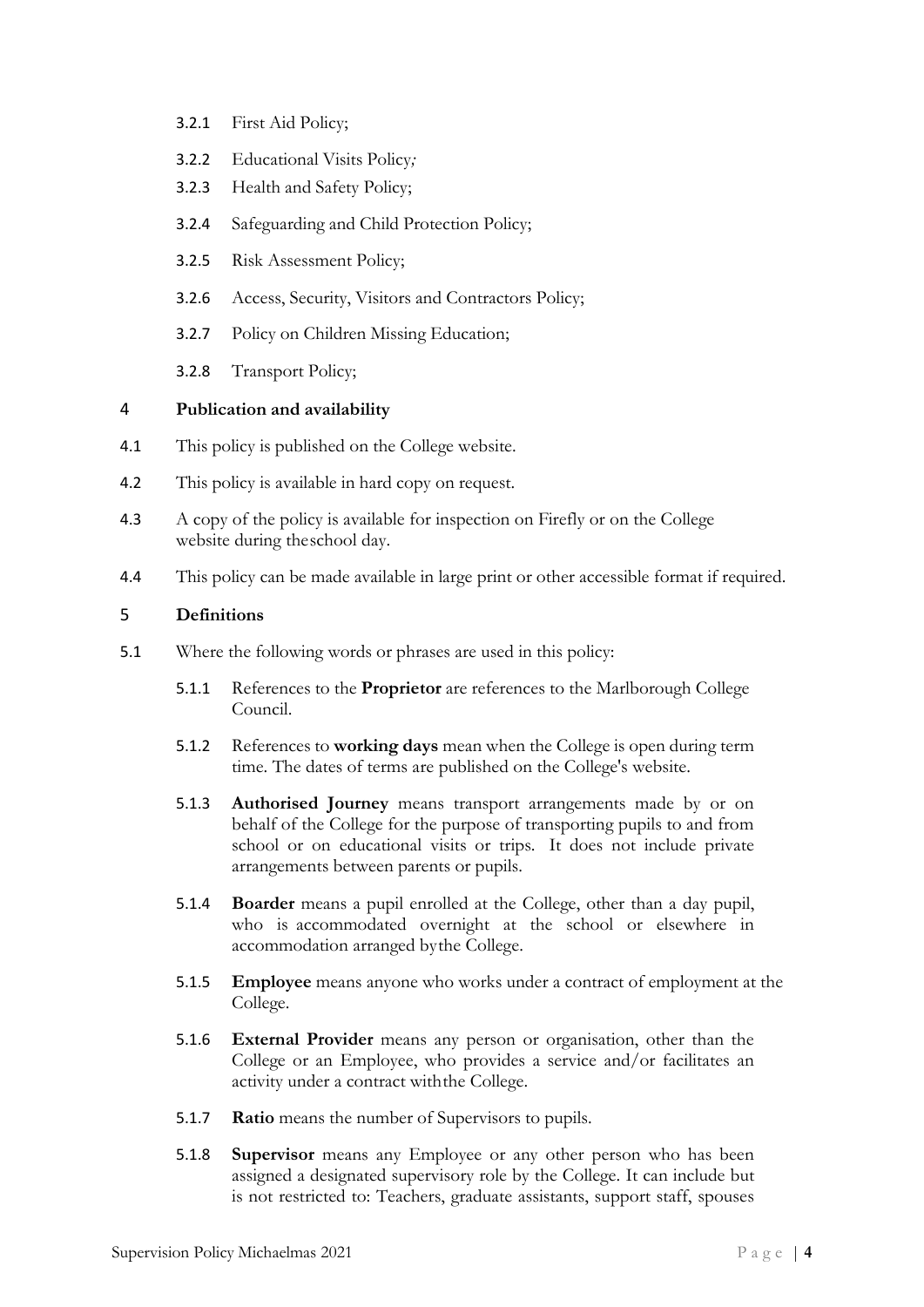or partners of staff, temporary or agency workers, peripatetic tutors, sports or activity instructors (including those engaged by External Providers) and volunteers. It does not include anyone under the age of 18 (including prefects or senior pupils) or gap students.

- 5.1.9 **Supervision** means the effective arrangements for the management and care of pupils whilst under the care of the College, whether on the school premises or otherwise.
- 5.1.10 **Teacher** means an Employee whose principal function is teaching pupils or the management of those Employees who teach pupils.
- 5.1.11 **Transport Provider** means a bus, coach, taxi company or other external transport provider which has been authorised for use by the College.
- 5.1.12 **Visiting Pupil** means a pupil who is not enrolled as a pupil of the College, but who is on the school premises and/or otherwise accommodated overnight at the College. It does not include circumstances where the College has let the accommodation and/or premises to another organisation and that organisation has assumed responsibility for the Supervision of the pupils whilst using school accommodation and/or premises.

# <span id="page-4-0"></span>6 **Responsibility statement and allocation of tasks**

- 6.1 The Proprietor has overall responsibility for all matters which are the subject of this policy.
- 6.2 To ensure the efficient discharge of its responsibilities under this policy, the Proprietor has allocated the following tasks:

| Task                                                                                                                                                     | Allocated to                                   | When / frequency of review       |
|----------------------------------------------------------------------------------------------------------------------------------------------------------|------------------------------------------------|----------------------------------|
| Keeping the policy up to date<br>and compliant with the law<br>and best practice                                                                         | Assistant Head (Inspection)                    | As required, and at least termly |
| Monitoring the<br>implementation of the policy<br>including relevant risk<br>assessments and any action<br>taken in response to those<br>riskassessments | Second Master                                  | As required, and at least termly |
| Maintaining up to date<br>records of all information<br>created in relation to the<br>policy and its implementation<br>as required by the GDPR           | Bursar/Manager of the<br>DataProtection Office | As required, and at least termly |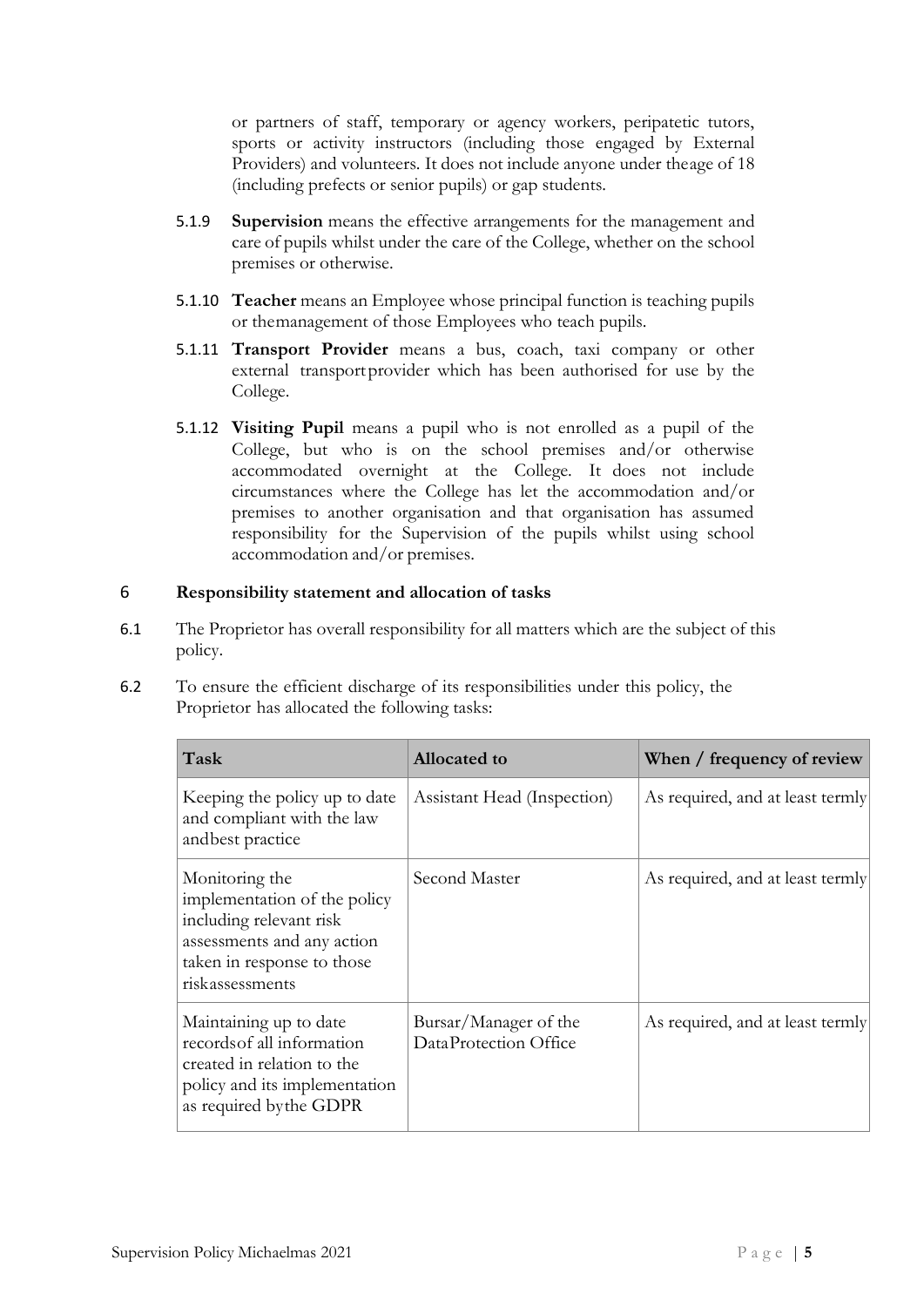| Seeking input from interested<br>groups (such as pupils, staff,<br>parents) to consider<br>improvements to the<br>College's processes under the<br>policy | Second Master | As required, and at<br>leastannually |
|-----------------------------------------------------------------------------------------------------------------------------------------------------------|---------------|--------------------------------------|
| Formal annual review                                                                                                                                      | Proprietor    | Annually                             |

- 6.3 The Master has formal oversight of arrangements for the supervision of pupils, including ensuring that:
	- 6.3.1 there are suitable arrangements for the proper and effective Supervision of pupils at all times whilst they are under the care of the College;
	- 6.3.2 all Employees, Supervisors and pupils understand and adhere to the terms of this policy and to the College's Supervision arrangements generally;
	- 6.3.3 Supervisors are competent and have sufficient experience, qualifications and training (where appropriate) to carry out their supervisory duties effectively;
	- 6.3.4 Supervision arrangements are properly risk assessed in accordance with the College's Health and Safety and Risk Assessment policies.

# <span id="page-5-0"></span>7 **Supervision**

- 7.1 All Supervisors should be aware of and abide by the College's Supervision procedures.
- 7.2 Pupils must follow the instructions of Supervisors at all times.
- 7.3 The College will ensure that pupils are aware of the Supervision arrangements at all times and, in particular, that pupils know:
	- 7.3.1 who is responsible for their Supervision;
	- 7.3.2 who to contact in an emergency;
	- 7.3.3 what to do in an emergency.
- 7.4 Supervision may be close or remote: in some instances the College may not require pupils to always be within the sight of or under the direct Supervision of a Supervisor (unless this is specifically required under applicable legislation or guidance, under the terms of this policy, or if it is determined by the College's risk assessment), but they should have the means to call for back-up help as required.

#### <span id="page-5-1"></span>8 **Security**

- 8.1 The College Security Team provide 24-hour cover during term time, either in person at the Security Lodge or via phone contact (number displayed at the Security Lodge) when out and about on campus.
- 8.2 The site is monitored by an extensive system of CCTV surveillance which operates at all times.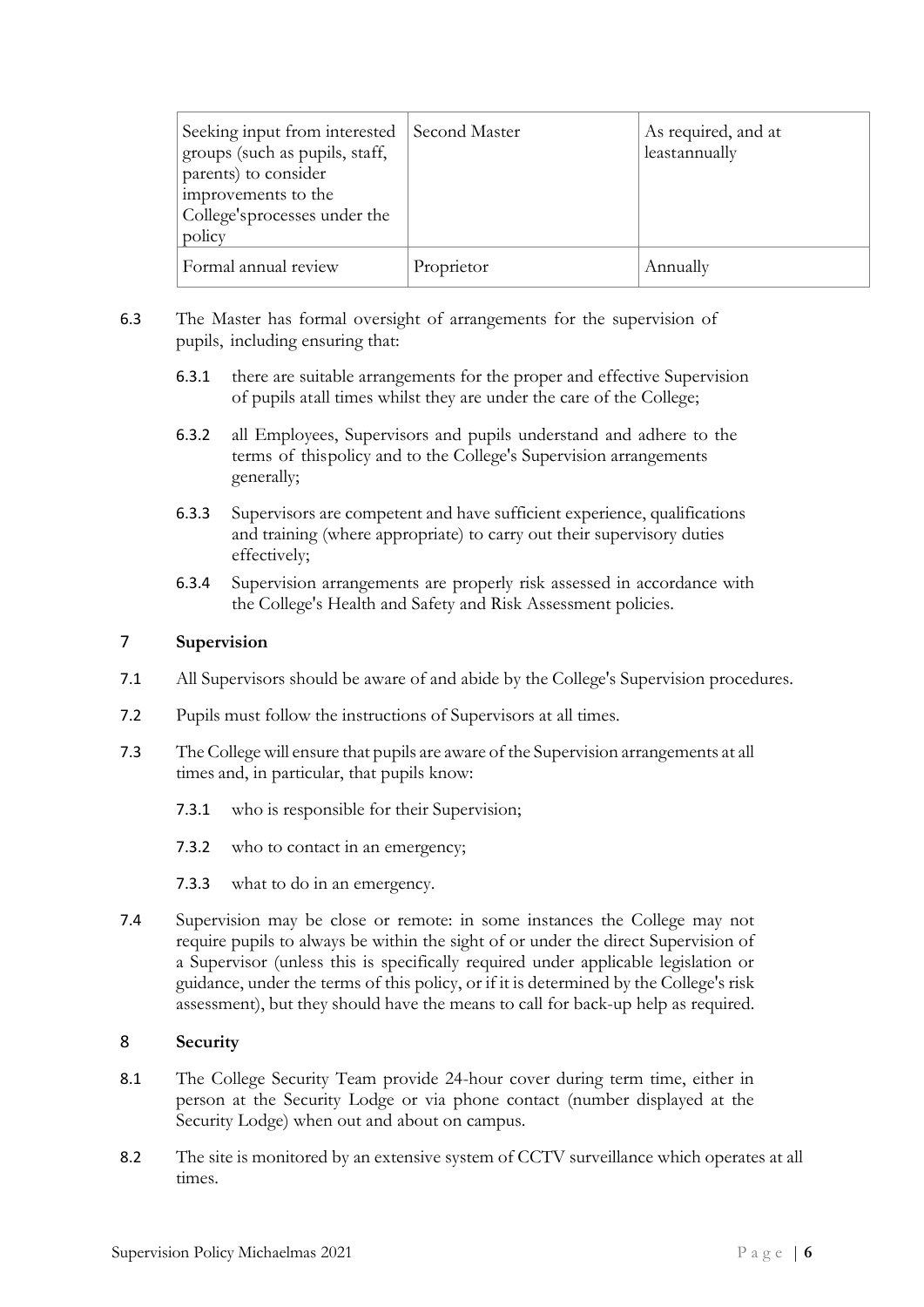- 8.3 The College will take all reasonable steps to ensure that there are suitable arrangements in place for the Supervision of anyone who is not an Employee or Supervisor, and who may come into contact with pupils whilst they are on school premises or under the care of the College.
- 8.4 The College has a policy of restricting access to the campus, buildings and facilities in order to ensure the safety and security of Employees, pupils and other authorised visitors to the school.
- 8.5 The College takes all reasonable measures to deter unauthorised public access to the College premises and to ensure that unsupervised access to pupils is avoided or restricted to the lowest practicable level. This includes channeling visitors towards Reception, making it very clear that beyond a certain point the public are entering private property.
- 8.6 Any authorised public use of College facilities will be limited to ensure that unsupervised access to pupils is avoided or restricted to the lowest practicable level.

# 8.7 **Visitors**

- 8.7.1 The College has an Access, Security, Visitors and Contractors Policy which should be adhered to at all times.
- 8.7.2 Unless otherwise agreed or determined as part of its risk assessment(s)<sup>1</sup>, all visitors to the College should report to Security or Reception upon arrival, provide evidence of their identity, and wear and visibly display a Marlborough College pass. Parents or visitors who have been invited to visit the College for matches, performances or scheduled Open Days are exempt from the registration requirements but should observe all COVID protocols for visitors. The latest requirements are accessible on the College website.
- 8.7.3 Any unauthorised person without a badge on the College site, unless they are on a public footpath or right of way, will be asked to accompany a member of staff to Security or Reception or will be asked to leave the site.
- 8.7.4 Any refusal to adhere to the terms of this policy will be reported immediately to Security or to the Second Master or to the police in an emergency.

# 8.8 **Contractors**

- 8.8.1 All contractors who work at the College will be risk assessed in accordance with the College's Safeguarding and Child Protection Policy and Procedures as well as the Recruitment Policy and appropriate measures will be put in place to safeguard pupils.
- 8.8.2 All contractors are required to comply with the appropriate provisions of the College's Access, Security, Visitors and Contractors Policy and Safeguarding and Child Protection Policy and Procedures, including the requirement to report any safeguarding concerns to the Designated Safeguarding Lead (DSL).

<sup>1</sup> Examples may include post and delivery people, refuse collectors etc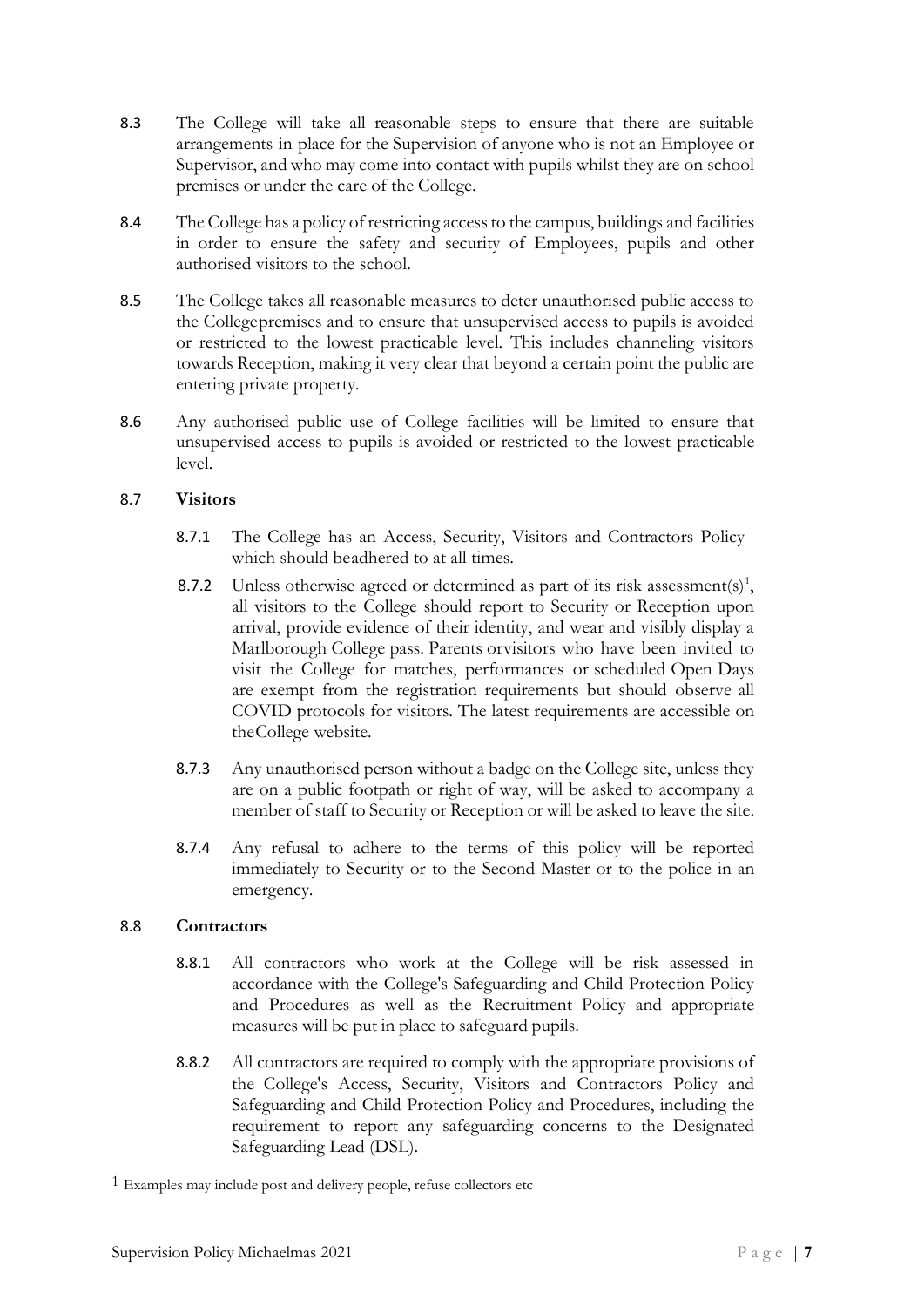- 8.8.3 The College will ensure that there are suitable arrangements for the proper management of contractors at all times whilst on the Premises in accordance with its Child Protection and Safeguarding Policies and Procedures. The College will take into account the relevant circumstances in determining the appropriate level of supervision.
- 8.8.4 Contractors will only be authorised to carry out work in the specific locations and at the times agreed between the College and the contractor.
- 8.8.5 Any refusal to adhere to the terms of this Policy will be reported immediately to the Bursar, the Second Master, the Director of Operations or the Director of Capital Projects (as appropriate).
- 8.9 **Visiting Pupils** (Including Exchange pupils from Marlborough College Malaysia, Swindon Academy or elsewhere)
	- 8.9.1 Visiting Pupils who are on the College premises or staying in College accommodation will be regarded as temporary pupils for the purpose of this policy and the College will liaise with the Visiting Pupil's staff to ensure that they will be adequately supervised at all times when on school premises.
	- 8.9.2 If Visiting Pupils are accompanied by their own staff, those staff may be taken into account in the Supervision Ratios.

### <span id="page-7-0"></span>9 **Ratios**

- 9.1 The College will ensure that there is an appropriate Ratio whilst pupils are under the College's care.
- 9.2 All Ratios will be determined by an appropriate risk assessment with reference to the terms of this policy and any appropriate guidance applicable at the time.
- 9.3 Where a Supervisor is also a parent of a pupil at the College, they should not usually count in the Ratio, unless a risk assessment has been undertaken and it has been deemed that there are sufficient Supervisors to meet the needs of all those pupils.
- 9.4 Prefects and senior pupils will not usually count in the Ratio, but may assist Supervisors in their supervisory duties. Where prefects or senior pupils assist Supervisors, the College will ensure that they are regularly supervised and directed in their duties and there are suitable measures in place to ensure that they are reliable in order to deter possible abuse of the roleby them.
- 9.5 Supervisors remain in overall charge of pupils and will be readily available to prefects and senior pupils at all times.
- 9.6 There will be appropriate back-up arrangements in place to provide cover in the event of a Supervisor's unforeseen absence or incapacity. Such arrangements may include the redeployment of other suitable Supervisors, regrouping of pupils within classrooms or boarding houses or reorganising activities.
- 9.7 The College has specifically revised is procedures in light of the coronavirus (COVID-19) outbreak and put in place proportionate protective measures and controls in response. This includes ensuring that there are suitable and robust contingency plans in place in the event of Supervisors' absences for reasons related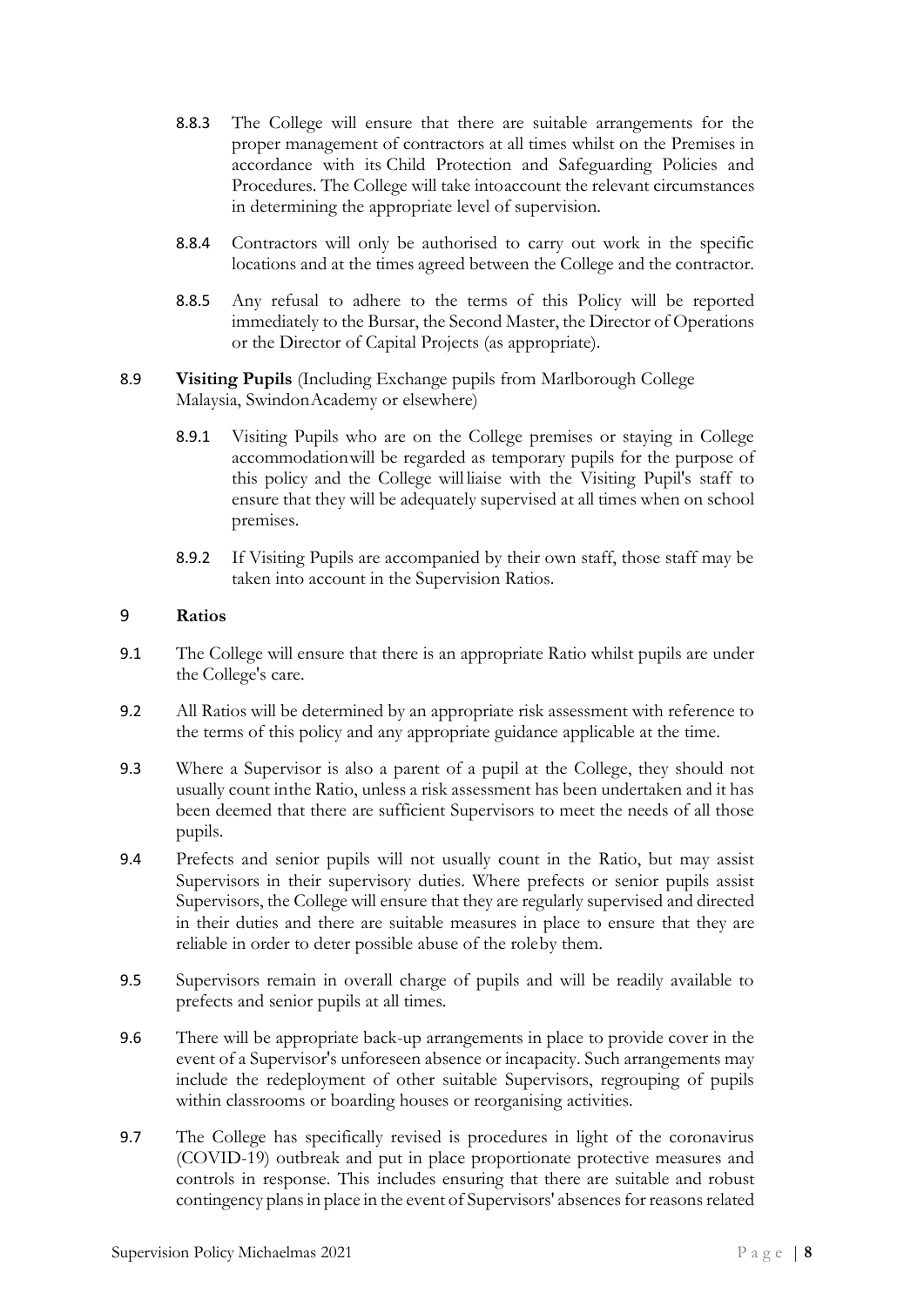to COVID-19 (e.g. if they have symptoms consistent with COVID-19 and/or they otherwise have to isolate). This includes consideration or redistributing and/or contingency plans for those Supervisors holding key roles or responsibilities such as the DSL, First Aiders and Fire Marshals.

9.8 Supervisors must have the appropriate means to communicate with other Supervisors and/orto contact the College in an emergency.

#### <span id="page-8-0"></span>10 **Risk assessments**

- 10.1 This policy should be read in conjunction with the College's Risk Assessment Policy and Procedures. Supervision arrangements and Ratios will be considered as part of the overall risk assessment process.
- 10.2 The Master, assisted by the Health and Safety Manager, has overall responsibility for risk ensuring that the College's risk assessments adequately cover the required Supervision arrangements, and for ensuring that the relevant findings are implemented, monitored and evaluated.
- 10.3 The relevant Supervision arrangements are likely to be a key factor in many College activities and the responsibility to carry out the necessary risk assessment will be delegated to those Employees who have been properly trained in, and tasked with, carrying out the particular risk assessment in relation to the relevant College activity or arrangement.
- 10.4 Factors which they may consider include:
	- 10.4.1 the sex, age, abilities, behaviour and any special needs or disabilities of pupils;
	- 10.4.2 the nature of the activities in which they are engaged;
	- 10.4.3 the location, environment and conditions in which the activity will take place;
	- 10.4.4 the number, competencies and qualifications of available Supervisors;
	- 10.4.5 the availability of first aid cover;
	- 10.4.6 contingency arrangements for staff absences and illness;
	- 10.4.7 contingency arrangements for other incidents or emergencies;
	- 10.4.8 travel, transport and accommodation arrangements.

#### <span id="page-8-1"></span>11 **Supervision arrangements during the school day**

- 11.1 The College's rules apply equally to all pupils and are outlined in the termly Almanac under 'General Bounds'. These outline times during the day when pupils are restricted to the Inner Campus, Full Campus and Town.
- 11.2 Housemasters/Housemistresses (HMs) are responsible for ensuring appropriate staff cover in boarding houses, and the College endeavours to ensure there is at least one adult present on duty in House. During the day this may be the HM, the Resident House Tutor (RHT) or the Dame.
- 11.3 During the school day, pupils will not be allowed off-site (apart from at the Town visiting times and under the conditions set out in the Almanac) unless they are on a College arranged educational visit or trip, or the College has received a written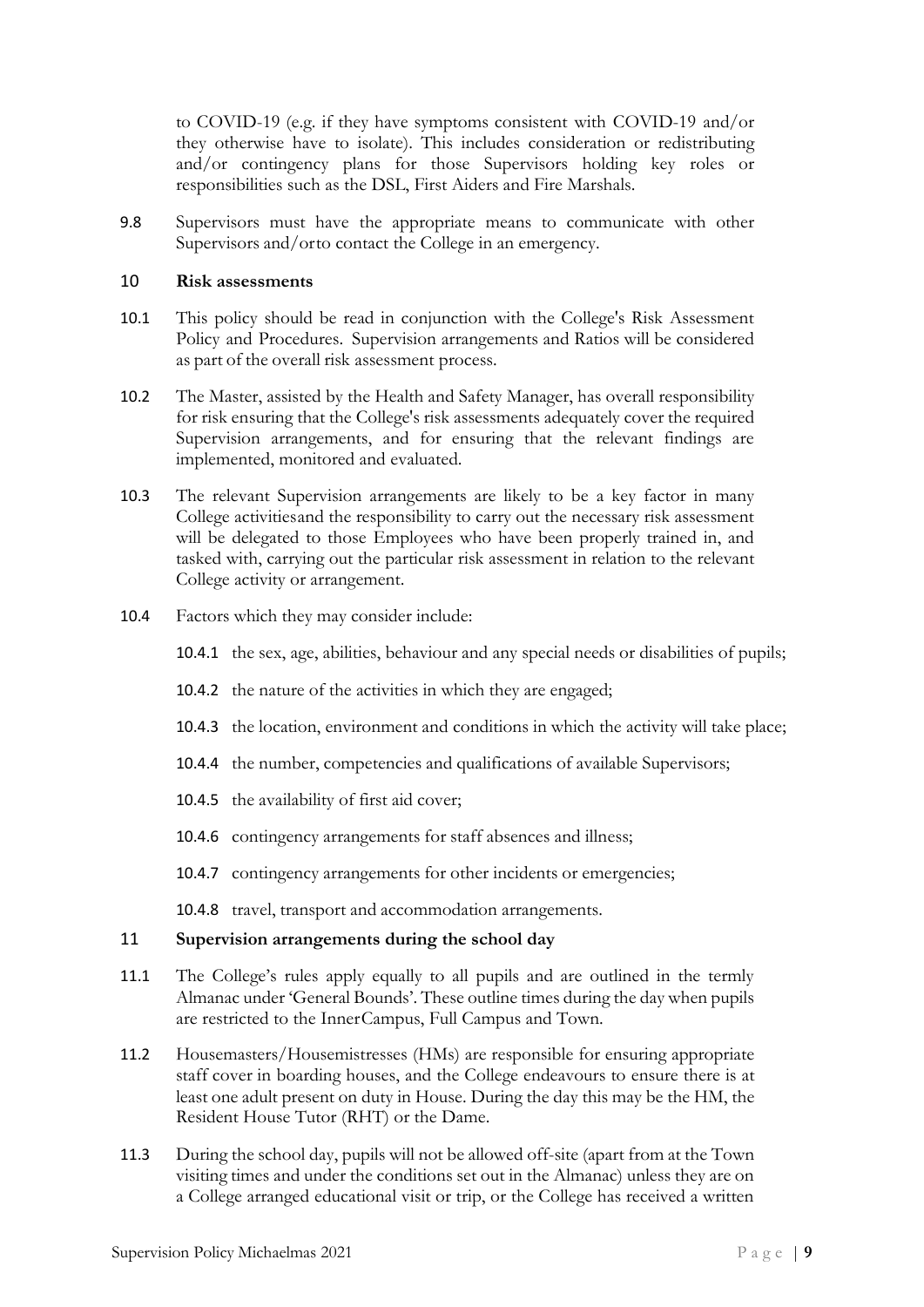request from the pupil's parent(s) or guardian(s), or approval has been given by their HM.

- 11.4 During the school day, staff are deployed as follows:
	- 11.4.1 the Master, the Second Master or another member of the Senior Management Team will be on duty every day (and is contactable overnight) and will have overall responsibility for the Supervision, discipline and welfare of pupils across the entire College;
	- 11.4.2 all lessons will be supervised either by the relevant Teacher, supported by Graduate Assistant(s), or other Supervisor(s) (as determined by the risk assessment);

### 11.5 **Break and lunchtime**

11.5.1 The College will ensure, through the College Proctor and the Duty rotas, that there is an adequate number of Supervisors on duty to supervise pupils during break times (both indoors and outdoors), including Supervisors who will be specifically responsible for Supervision in the dining rooms and around the school grounds.

### 11.6 **PE/Exercise and Sports Sciences (ESS)**

All sports activities are supervised either by members of the Exercise and Sports Sciences Department (lessons), coaches/teachers in charge (training sessions) or with enhanced specialist supervision when necessary, e.g. swimming pool, fitness gym etc.

11.6.1 When pupils are changing or showering, staff should be sensitive to pupils' need for privacy, while balancing health and safety requirements.

# 11.7 **Medical Centre/Sanatorium (Sani)**

- 11.7.1 The College has and implements effectively, appropriate policies for the care of boarders who are unwell and ensures that the physical and mental health, and emotional wellbeing of pupils is promoted. This includes first aid, care of those with chronic conditions and disabilities and dealing with medical emergencies.
- 11.7.2 The Medical Centre Manager is responsible for ensuring that pupils are adequately supervised whilst they are patients in, or attending the Sanatorium. Staffed by a team of RGN, auxiliary nurses and a qualified GP/Medical Officer also provides regular morning clinics.
- 11.7.3 Basic first aid is available in the Boarding Houses and the majority of teaching staff are first aid trained.

### 12 **Supervision arrangements for day pupils before and after College**

- 12.1 Day pupils are registered via a specifically designated signing-in book, and should register in Houses on arrival at the College with their HM by 8.15 am. This includes Upper School pupils who have a study period for Period 1 when they are expected to work in their designated and nominated areas around the College.
- 12.2 Day pupils must check out of Houses with their HM (or his/her nominated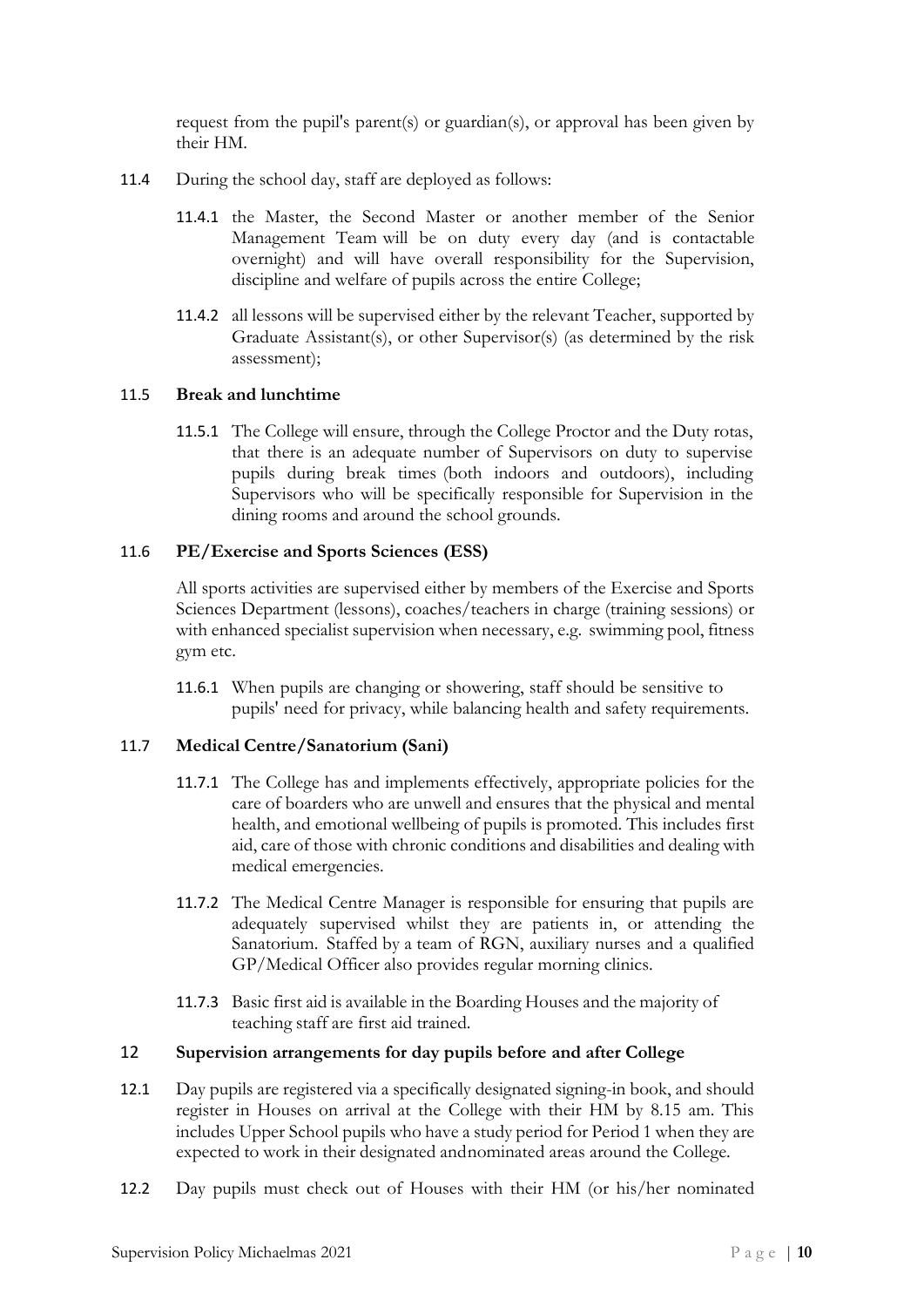deputy) personally on departure at 7.00 pm or 9.15 pm (unless this is not possible, e.g. in the event of a late return from an educational visit). On Saturdays, day pupils may go home at 1.00 pm unless they have a sporting or official College commitment in the afternoon in which case they should go home after it is finished. Day pupils must sign out as they do on weekday evenings.

- 12.3 Day pupils may attend Saturday evening events with the permission of their HM, when they will be subject to the same check in requirements as Boarders and they should leave school via their boarding house at the end of the evening. Day pupils are not required to be in the College on Sundays unless they sing in the Chapel choir, except for whole College Chapel services including those which occur on Sundays at the beginning and end of terms, Carol Services and Commemoration.
- 12.4 Day pupil absences should be notified by a parent to the house by 8.15 am, and an email explaining the reason for an absence must be sent to the College at the end of the absence day or period. Absences that can be foreseen must be notified to the HM in advance with the reason.
- 12.5 When a day pupil is unaccountably absent, the HM must ascertain the whereabouts of the pupil by contacting the pupil's parents in the first instance.
- 12.6 All pupils will be appropriately supervised when on College premises and when entering or leaving them during these times. See Appendix A Day Pupils - Information and Regulations.
- 12.7 Day pupils will not be supervised on the College premises outside of these times, except with prior agreement between the parent(s) and the College, or if the pupils are attending College for pre-arranged co-curricular clubs and/or are on educational visits.

#### 12.8 **Activities taking place outside of term time**

#### 12.8.1 **Activities arranged by the College**

The arrangements for the supervision of pupils during educational visits and trips away from College are described in the Educational Visits Policy. Where the College arranges co-curricular activities on site outside of term time, for example pre-season sports training, the College's Safeguarding and Child Protection Policy and Procedures and Risk Assessment Policy will apply to all such activities which are arranged by the College.

# 12.8.2 **Activities facilitated but not arranged by the College**

The College is not responsible for checking the adequacy of Supervision arrangements for co-curricular clubs and activities where the parents contract directly with a tutor or organiser and which take place outside school hours (such as music or sports tuition). It is the parent(s) and/or tutor or organiser's responsibility to ensure that there are adequate arrangements in place for the Supervision of the pupil during the session and when the pupil is travelling to and from the session.

#### <span id="page-10-0"></span>13 **Supervision arrangements for Boarders outside of teaching time**

13.1 Regular checks on attendance and presence on campus are central to the effective management and oversight of pupils whilst they are in the care of Marlborough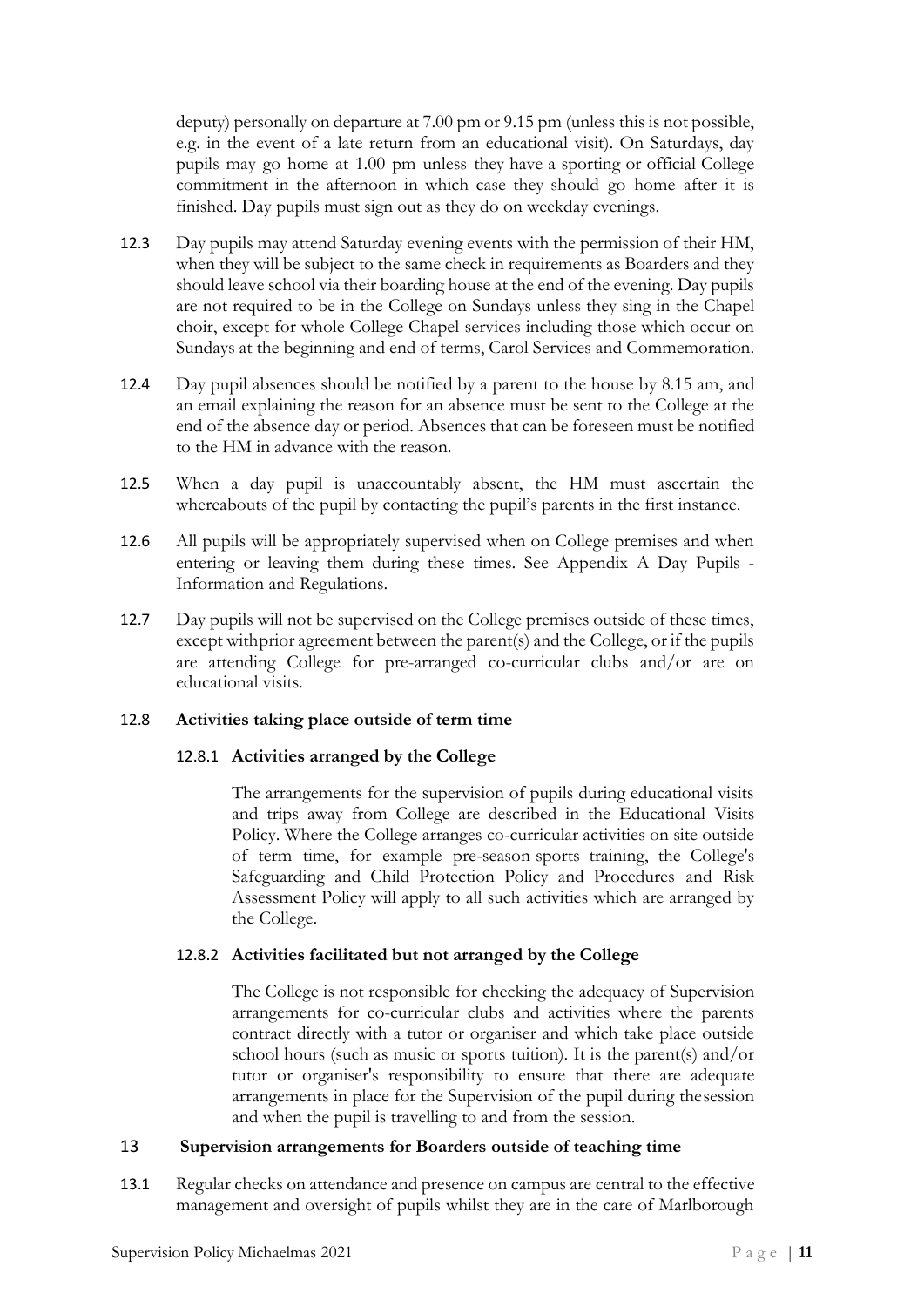College. All Houses are expected to follow College procedures for attendance, registration and roll call. The College has a duty rota to ensure that there are appropriate Supervision arrangements in place for Boarders at all times:

| Morning registration                                                         | by $8.15$ am                                               |
|------------------------------------------------------------------------------|------------------------------------------------------------|
| <b>Studies (Tuesdays and</b><br>Thursdays)                                   | Registration at 5.25 pm                                    |
| Evening registration                                                         | By $7.25$ pm                                               |
| <b>Midweek Bedtime registration</b><br>(varies depending on age of<br>pupil) | From $9.15 \text{ pm} - 10.00 \text{ pm}$                  |
| Saturday                                                                     | Morning registration by 8.15 am                            |
|                                                                              | Evening registration 7.15 pm - 7.30                        |
|                                                                              | pm                                                         |
|                                                                              | Bedtime registration $10.00 \text{ pm} - 10.45 \text{ pm}$ |
| Sunday                                                                       | Morning registration by 10.00 am                           |
|                                                                              | Afternoon registration (whole House) 3.00 pm               |
|                                                                              | Evening registration (all year groups) by 7.25pm           |
|                                                                              | Bedtime registration from $9.15$ pm $-10.00$ pm            |

- 13.2 HMs are responsible for ensuring appropriate staff cover in boarding houses, and the College endeavours to ensure there is at least one adult present on duty in the House. During the day this may be the HM, the Resident House Tutor (RHT) or the Dame. On weekday evenings, the HM is assisted by a visiting Tutor who is on duty between 7.25 pm and 11.00 pm.
- 13.3 Boarders shall be at all times under the responsibility of an identified Supervisor (usually the HM or RHT) who is suitably qualified and experienced. The relevant Supervisor shall know the whereabouts of Boarders (or know how to find their whereabouts) in their charge at all times.
- 13.4 Boarders will be appropriately supervised outside of teaching time including during breaks, prep/studies, during evenings outside of prep/studies, at night and before lessons and at weekends. In extreme circumstances and where agreed in advance with parents, Supervision for individual pupils might extend to Exeat weekends, half-terms or school holidays.
- 13.5 Supervising staff will be sufficient in number, training and experience for the age, number and needs of Boarders and the locations and activities involved.
- 13.6 The College will ensure that there are satisfactory contingency arrangements in place to cover in the event of unexpected House staff sickness and absence.
- 13.7 Supervision may be close or remote. Boarders temporarily away from the College premises remain under the overall responsibility of a designated Supervisor at all times.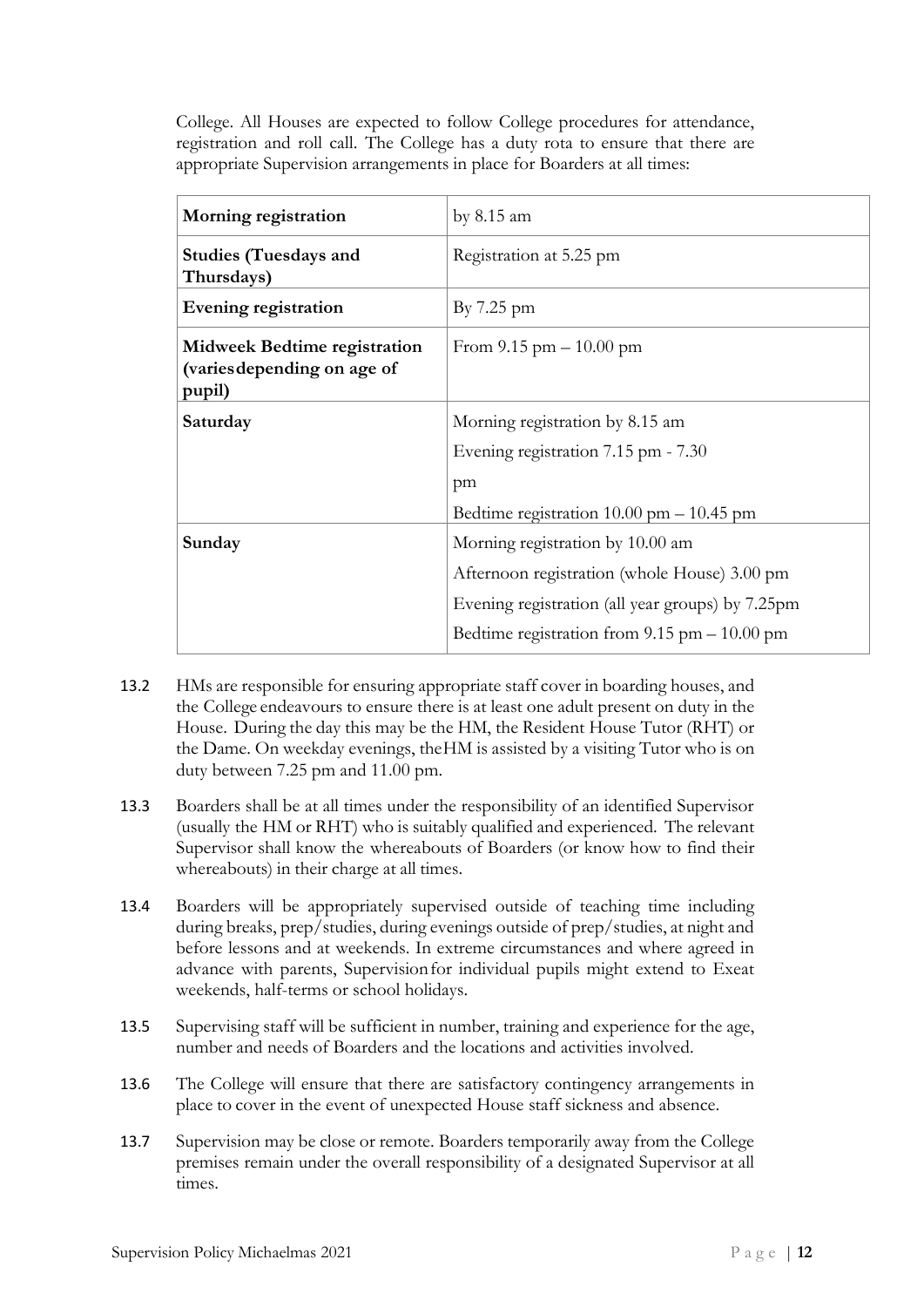- 13.8 Staff cover by day and a list of Tutor Duty evenings is indicated on House Notice Boards, and clear instructions are displayed informing pupils where and how to seek assistance in an emergency. The College will ensure that Boarders are aware at all times of:
	- 13.8.1 the identity of their designated Supervisor; how to contact their designated Supervisor, and have the means to do so;
	- 13.8.2 the arrangements to contact an alternative member of staff in the event that their designated Supervisor is not available and/or in an emergency.
- 13.9 Boarders in all years are considered to be sufficiently mature to leave the College premises to access local facilities without being accompanied by a Supervisor, following the guidelines for visiting the Town set out in the Almanac.
- 13.10 Boarders permitted to leave the College premises must follow the College's signing in and out procedures each time they leave or return to the College premises. Signing out records will be regularly monitored by the College.
- 13.11 The College will ensure that there are a sufficient number of Supervisors present and accessible to Boarders in each boarding house at night and pupils are made aware of how to contact Supervisors overnight when they enter the College. As a minimum, there will be at least one Supervisor sleeping in each boarding house at night<sup>2</sup>, responsible for the Boarders in the house.
- 13.12 Supervision in the boarding houses at night will be by means of appropriate patrolling and/or availability of Supervisors.
- 13.13 Supervisors will be sensitive to the need for privacy, particularly at times when Boarders are dressing, undressing or bathing or showering and will avoid intruding unnecessarily on Boarders' privacy, while balancing health and safety requirements.
- 13.14 Any role of spouses or partners of staff or other adult members of staff households within the boarding house is made clear to those individuals, staff and pupils.
- 13.15 Any Boarders' access to staff accommodation is properly supervised and does not involve inappropriate favouritism or inappropriate contact between staff and Boarders.
- 13.16 All persons visiting boarding accommodation are kept under supervision by Supervisors and are not permitted to gain unsupervised access to Boarders or to their accommodation.
- 13.17 All Supervisors are aware of and know how to implement the College's procedure in section 14 in relation to pupils going missing and their role in implementing that policy. Staff will actively search for children who are missing, including working with the police where appropriate.

<sup>&</sup>lt;sup>2</sup> Where a house comprises of more than one building, sleeping in cover from one of its constituent buildings can cover more than one building only if the buildings are immediately adjacent.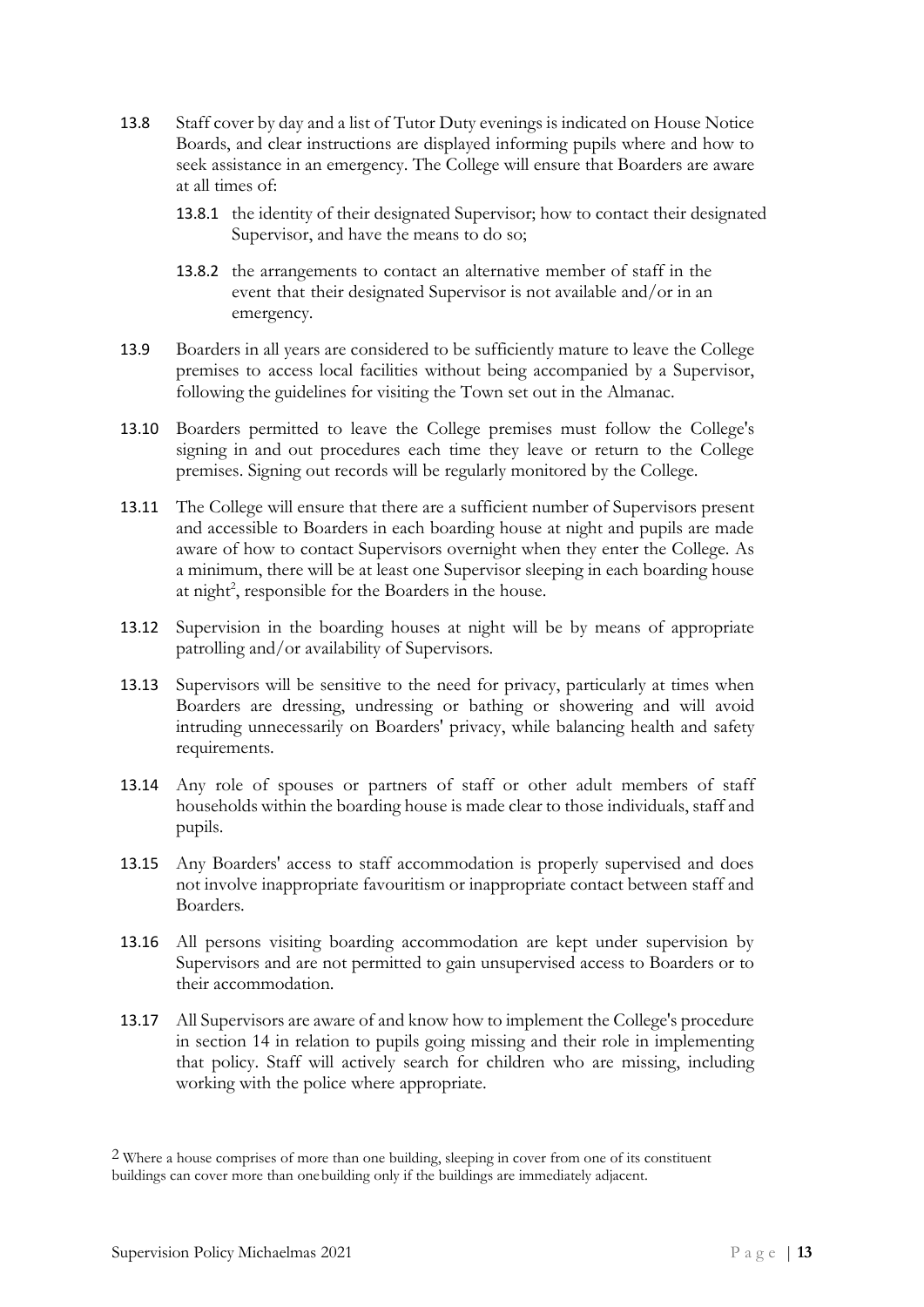### <span id="page-13-0"></span>14 **Absence without leave (Boarders) procedure**

- 14.1 When an HM has received notification that a pupil is missing without reason or leave from a lesson or activity, or from a roll call, or overnight, they should:
	- 14.1.1 Double check that the pupil is not absent due to a College trip or away match, or is in Sani;
	- 14.1.2 Check the House signing out book;
	- 14.1.3 Search House and talk to friends of the pupil for information;
	- 14.1.4 Call pupil's mobile phone;
	- 14.1.5 Contact the Second Master or the Deputy Head (Pastoral). Depending on the circumstances, a cascade of HMs may be initiated at this point;
	- 14.1.6 Contact Security to instigate a search of the College campus; and
	- 14.1.7 If the pupil is still not found, the HM should contact parents and the member of the Management Team should contact the Master, with a view to triggering the Critical Incident Plan, which may involve the Police.
- 14.2 Parents should only be contacted when the campus and local environs have been searched. When it is considered that the absence is real and that the pupil is off site, parents must be informed and kept updated regularly. An adult must remain in the House to monitor phone calls and be on hand if the missing pupil turns up at the House.
- 14.3 Where a pupil is believed to be missing, the member of staff in charge should follow the procedures set out in section 14 above.

#### <span id="page-13-1"></span>15 **Absence from Academic Lessons and Afternoon Activities**

- 15.1 All teaching staff and staff leading afternoon activities, including visiting staff and Visiting Music Teachers (VMTs), are responsible for accounting for all pupils assigned to them via teaching set lists or other attendance lists. Copies of pupil timetables are maintained on iSAMS.
- 15.2 Authorised absences due to sports fixtures or academic trips, university interviews or Open Days, or for medical reasons, will be recorded on iSAMS and lists are available to all staff.
- 15.3 All teaching staff are aware of the need to check iSAMS at the beginning of each day and take note of pupils who will not be in their classes. Any missing pupils who are not on an official list should be reported as missing to the HM at the first opportunity; and at the latest by break for periods 1 and 2, by lunchtime for periods 3 and 4, and by the start of prep for periods 5 and 6.

# <span id="page-13-2"></span>16 **Library Supervision**

16.1 During the working day the Librarian(s) are on duty in the Library. On those evenings when the Library is available to pupils, there is a Prefect on duty who keeps a register of who is present and when they leave, supported by the member of staff on evening Duty.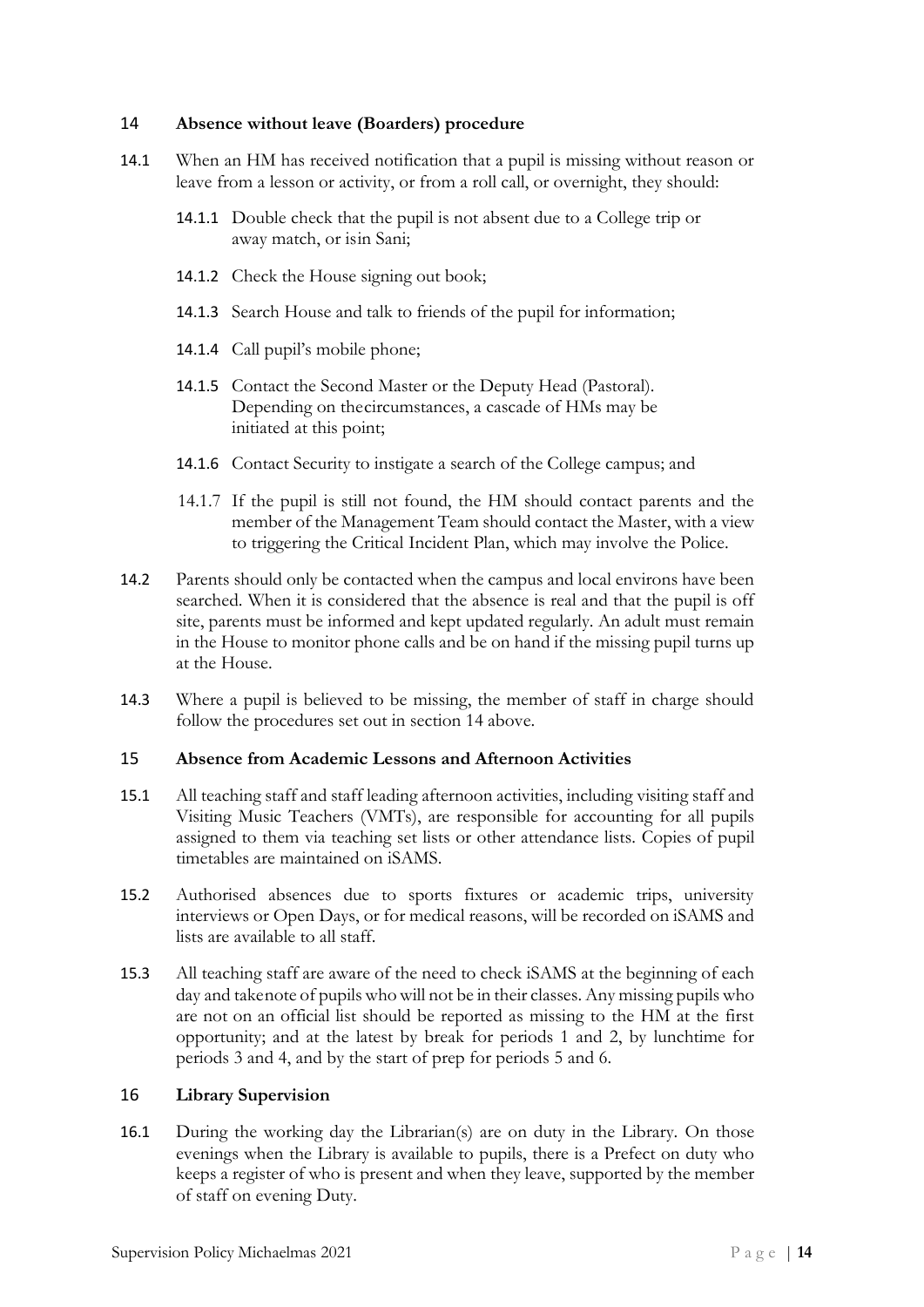# <span id="page-14-0"></span>17 **Educational visits**

- 17.1 Details of the procedures and recommended Ratios for educational visits, College trips, off-site visits, study and cultural visits, adventure activities and expeditions, overseas trips and residential trips and host families are contained in the College's Educational Visits Policy, which should be read in conjunction with this policy.
- 17.2 HMs will maintain up-to-date records of pupil mobile phone numbers to assist with safety and security. These records will be maintained on iSAMS and updated as required. Staff supervising pupils in a remote location are equipped with a mobile phone.
- 17.3 In the event that some Supervision is to be provided by staff from external agencies, trip providers, tour operators or home stays, the College will ensure that External Providers are appropriately trained and qualified, and checked in accordance with the College's Safeguarding and Child Protection Policy and Procedures and the applicable guidance available at the time.
- 17.4 The College will ensure that arrangements in respect of Supervision and the responsibilities for pupils are clarified in advance with External Providers, and that it is made clear from the outset whose instructions pupils should follow at all times.

# <span id="page-14-1"></span>18 **College arranged transport**

- 18.1 The College will make appropriate arrangements for the safety and Supervision of pupils on all Authorised Journeys.
- 18.2 The exact nature of the arrangements for the safety and Supervision of pupils on Authorised Journeys will be determined by reference to the appropriate risk assessment, the terms of this policy and other relevant College policies (such as the Educational Visits Policy).
- 18.3 Only Transport Providers, including bus, coach and taxi companies or other external Transport Providers, who have been approved by the College will be used on Authorised Journeys.
- 18.4 As part of the College's vetting and approval procedure, the College will ensure that all Transport Providers and their drivers have the appropriate licences and insurance in place and that they have undergone suitable child protection checks in accordance with the College's Safeguarding and Child Protection Policy and Procedures and appropriate legislation and guidance applicable at the time.
- 18.5 The College arranges buses and coaches to and from school at Exeat weekends and half-terms. Coaches booked with external companies have a member of College staff designated as coach supervisor, who will check pupils on and off the transport, notifying the Transport Office of any absences, and will ensure that behaviour is appropriate. Where school minibuses are used, these will be driven by members of staff, who will check pupils on and off the bus. The College Proctor will oversee the departure and arrival of all school buses and will be the first point of contact for reporting any issues. All staff supervising transport are safeguarding trained. Taxis booked through the College Transport Office are arranged with firms whose drivers have been DBS checked and these companies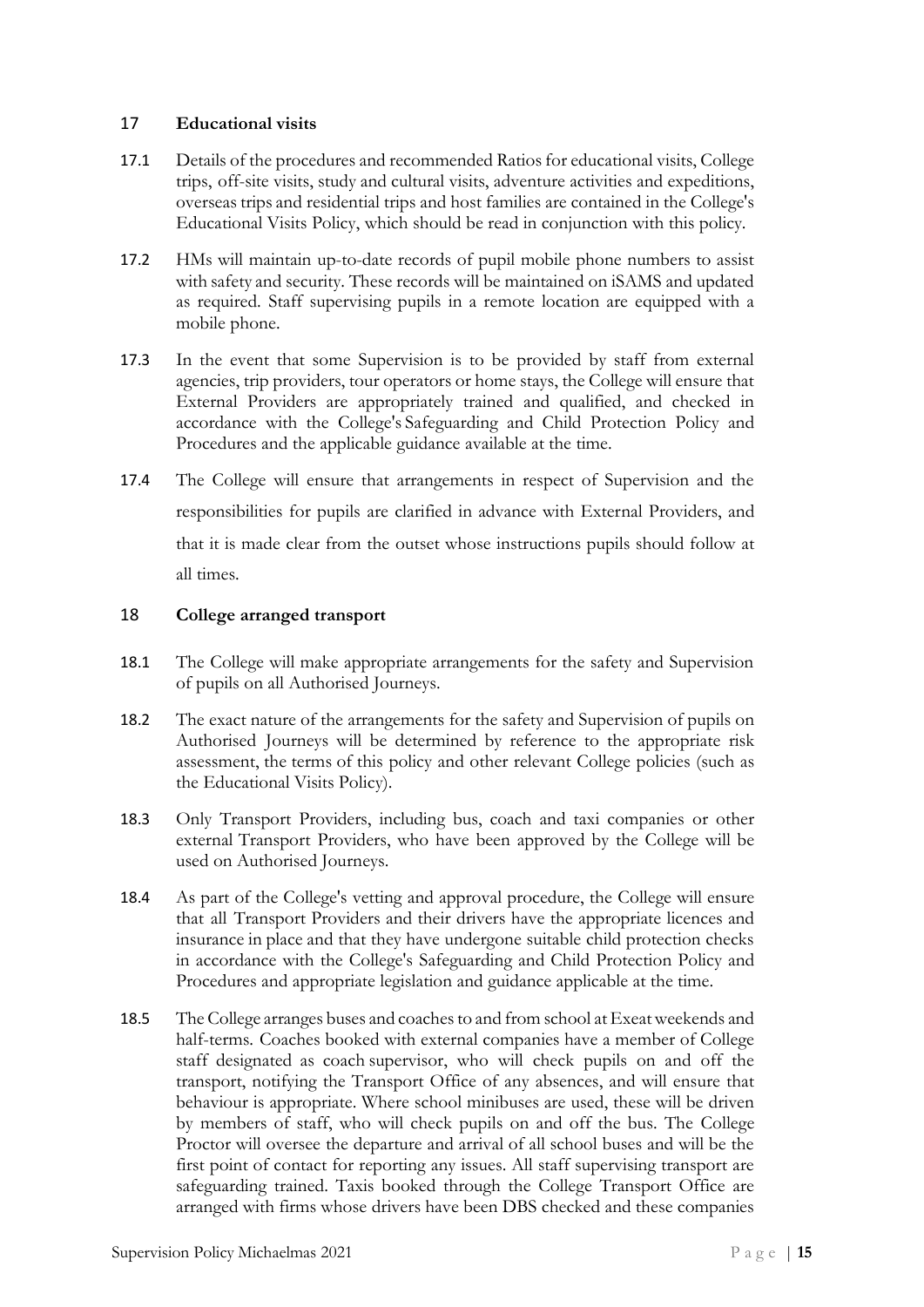are listed in the Almanac, as is the number to call in the event of an emergency. Parents will be made aware of the levels of Supervision they can expect on Authorised Journeys, through the Transport Policy.

18.6 The College is **not** responsible for the safety and Supervision of pupils whilst they are not on Authorised Journeys, for example if a private arrangement has been made between parents and a third party. In that case, it is the parents' responsibility to ensure that they are entirely satisfied with the arrangements. The College's responsibility will normally cease when the pupil(s) leave(s) the College campus or otherwise commence the journey.

# <span id="page-15-0"></span>19 **Immigration and pupils sponsored under Child Student Visa**

- 19.1 To comply with current legislation, the College maintains records of the whereabouts of all Child Student visa pupils during College Holidays, Exeats and weekends away. The link to the government 'Whereabouts' form is sent to parents for their completion.
- 19.2 As a licensed Child Student sponsor under the UKVI Points Based System, the College has an obligation to report to UKVI within 10 working days of the last expected contact point where a student misses 10 consecutive expected contact points. This should be instigated through the Bursar.

# <span id="page-15-1"></span>20 **Training**

- 20.1 The College ensures that regular guidance and training is arranged on induction and at regular intervals thereafter so that staff and volunteers understand what is expected of them by this policy and have the necessary knowledge and skills to carry out their roles.
- 20.2 The level and frequency of training depends on role of the individual member of staff.
- 20.3 The College HR Department maintains written records of all staff training.

# <span id="page-15-2"></span>21 **Record keeping**

- 21.1 All records created in accordance with this policy are managed in accordance with the College's policies that apply to the retention and destruction of records.
- 21.2 The information created in accordance with this policy may contain personal data. The College's use of this personal data will be in accordance with data protection law. The College has published privacy notices on its website which explain how the College will use personal data.

# <span id="page-15-3"></span>22 **Version control**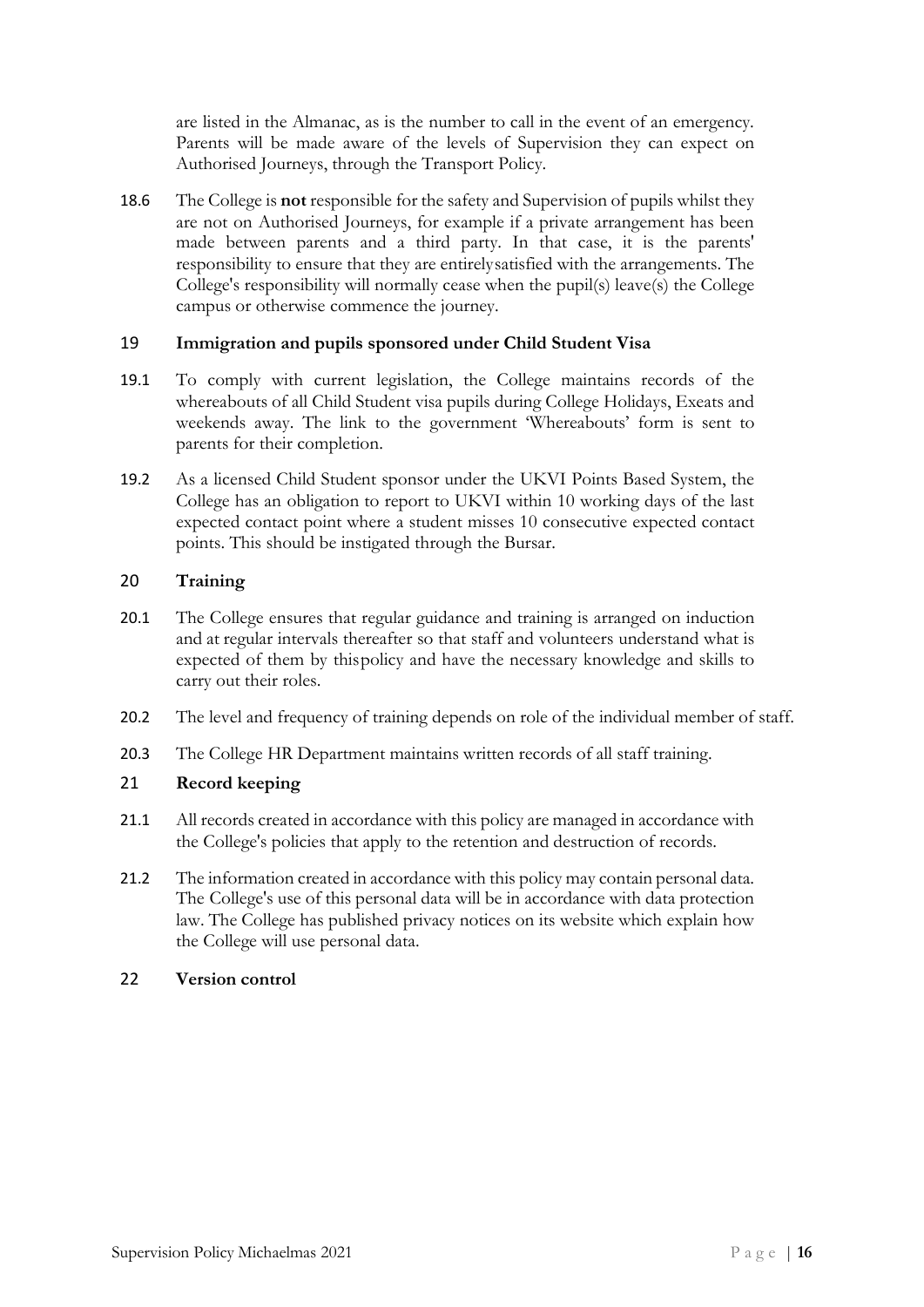| Author:             | Second Master                          |
|---------------------|----------------------------------------|
| Approved by:        | The Master                             |
| Date:               | Michaelmas 2021                        |
| <b>Review Date:</b> | Michaelmas 2022                        |
| Circulation:        | College Website, A-Z Policies, Firefly |
|                     |                                        |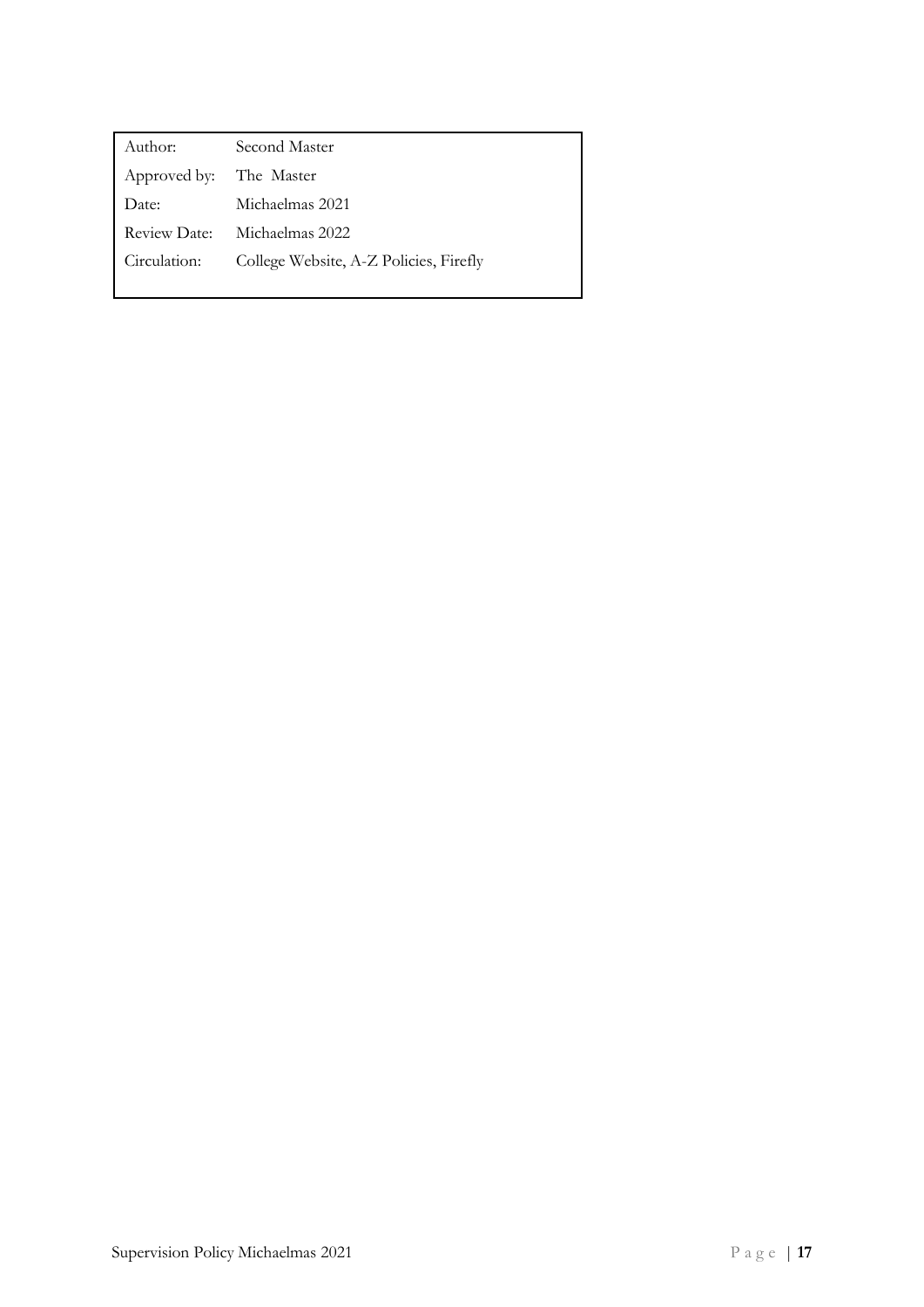# **Appendix A Day Pupils - Information and Regulations**

A. It is the College's expectation that day pupils, as far as is possible, share in the school's life on equal terms with boarders, with only a few exceptions. They have access to the same facilities and opportunities, and parents are asked to encourage their children to take a full part in the life of the school and to support its rules and regulations.

B. Day Pupils are members of boarding houses led by a Housemaster/Housemistress (HM) supported by a team of tutors. They register and sign out with the HM every day, and will see their tutor at least once a week, and it is to the HM or their tutor that they should turn in the first instance if any problems occur. They have their own space in the House with a desk and facilities for the storage of clothes, equipment and books, and there are usually beds available for them to stay in the House should they need to do so (for which a pro rata charge is usually made). Late night overnight stays after compulsory college trips and during compulsory Outdoor Activities courses are free of charge.

C. Private Study: Boarders have prep in their houses, usually running from 7.25 pm - 9.00 pm on weekdays, and from 7.25 pm - 9.00 pm on Sundays, and it is important that day pupils spend the same amount of time on private study, or more, at home. Evening outings during the week in term time are therefore to be discouraged if day pupils are not to be disadvantaged.

D. The College's rules and regulations apply equally to boarders and day pupils and are to be found posted on house notice boards and in the Almanac. There are a few exceptions which apply only to day pupils, and these are listed below:

# **Guardians**

No day pupil may attend the school unless he/she normally resides with his/her parents. If a day pupil's parents are going away during term time, the College must be informed and either (a) arrangements should be made for the pupil to board at the school for the period, for which a pro rata charge will be made or (b) the parents must inform the school as to the identity of the adult to be in charge of their child and who will stand "in loco parentis". This adult must be aware of the College's rules and requirements regarding day pupils, and more copies of this leaflet for this purpose are available on request. It is unacceptable to the College for a pupil of any age to be left unsupervised at home.

# **Registration**

Day pupils should register in houses on arrival at the College with their HM by 8.15 am. This includes Upper School pupils who have a study period for Period 1, when they are expected to work in their designated and nominated areas around the College.

Absences should be notified by a parent to the house by 8.30 am, and an email explaining the reason for an absence must be sent to the school at the end of the absence day or period. Absences that can be foreseen must be notified to the HM in advance with the reason.

No day pupil may drive him or herself to school or use a car during the school day. Neither may any pupil drive other pupils on any occasion.

Day pupils must travel between College and home in the appropriate uniform for each day.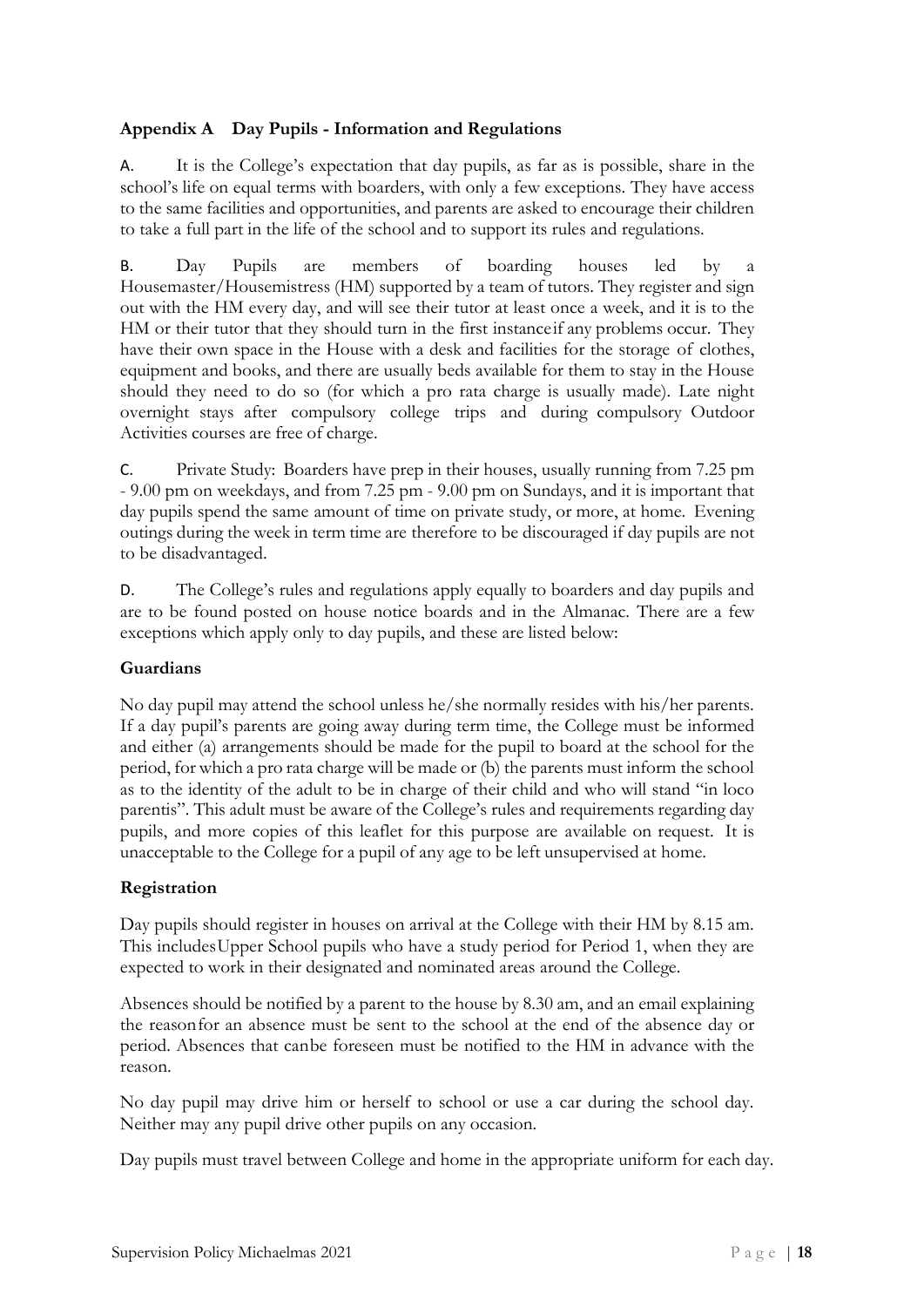# **Departure**

Day pupils must check out of houses with their HM (or his/her nominated deputy) personally on departure at 7.00 pm or 9.15 pm. On Saturdays, day pupils may go home at 12.15 pm unless they have a sporting or official College commitment in the afternoon, in which case they should go home after it is finished. They must sign out as they do on weekday evenings.

# **Weekends**

Day pupils may attend Saturday evening events with the permission of their HM, when they will be subject to the same check-ins and school rules as boarders. They should be collected from their House after late check in if they are going home on Saturday night. Day pupils are not required to be in the College on Sundays unless they sing in the Chapel choir, except for whole school chapel services including those which occur on Sundays at the beginning and end of terms, Carol Services and Commemoration.

# **The Town**

When in the Town during term-time, all day pupils are subject to the same rules as boarders, irrespective of whether they are on week-end leave or under the jurisdiction of their parents.

# **Home Entertaining**

No day pupil may invite any boarding pupil to his/her home without getting the permission of both his/her parents, and relevant HMs.

# **Laundry**

The College expects day pupils' laundry to be done at home, with the exception of games kit, which may be sent to the College laundry and stored with the dame or in the pupil's wardrobe/chest of drawers in house.

# **Illness**

If day pupils are taken ill while they are at school they must report to the Sani, who will contact the parents and arrange for them to go home if appropriate.

# **Sanctions**

Wherever possible the same sanctions for the breaking of rules apply to day pupils, although these may be varied for day pupils living far away, so that minor punishments, which for boarders and local day pupils take place early in the morning, can instead occur at lunchtimes. HMs may ask parents to ensure detentions for poor quality work are completed and initialed. A Saturday evening detention in school may be set in certain cases for day pupils, for example for an Upper School pupil who fails to arrive in time in the mornings when they have a study period. Fuller details of sanctions are to be found in the Almanac.

# **Beginnings and Ends of terms**

Day pupils come to school on the first evening of term to settle themselves in, deposit their books and kit and attend House assemblies. They depart at the end of term at the same time as boarders.